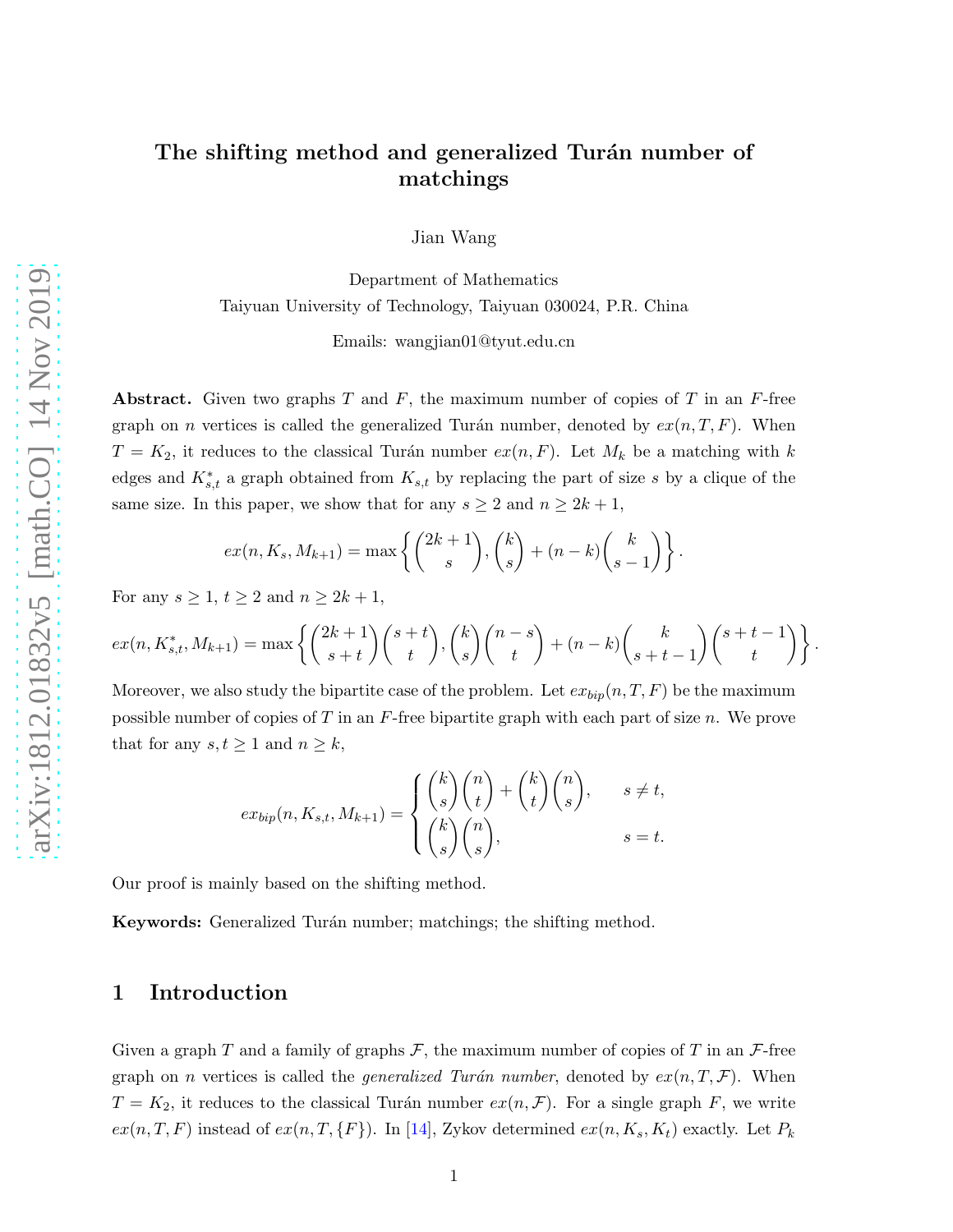be the path on k vertices and  $\mathcal{C}_{\geq k}$  the family of all cycles with length at least k. In [\[11\]](#page-8-0), Luo gave the upper bounds on  $ex(n, K_s, C_{\geq k})$  and  $ex(n, K_s, P_k)$ , which generalized the Erdős-Gallai's Theorem on paths and cycles [\[4\]](#page-8-1). Recently, the problem of estimating generalized Turán number has received a lot of attention, see  $[2, 5-9, 12, 13]$  $[2, 5-9, 12, 13]$  $[2, 5-9, 12, 13]$  $[2, 5-9, 12, 13]$  $[2, 5-9, 12, 13]$  $[2, 5-9, 12, 13]$ . We refer the reader to  $[2]$ for more background and motivation.

<span id="page-1-0"></span>Let  $M_k$  be a matching with k edges. In [\[4\]](#page-8-1), Erdős and Gallai proved the following theorem. **Theorem 1.1.** (Erdős and Gallai [\[4\]](#page-8-1)) For any  $n \geq 2k + 1$ ,

$$
ex(n, M_{k+1}) = max\left\{ {2k+1 \choose 2}, {k \choose 2} + k(n-k) \right\}.
$$

Let  $G_1$  and  $G_2$  be two disjoint graphs. The *join* of two graphs, denoted by  $G_1 \vee G_2$ , is defined as  $V(G_1 \cup G_2) = V(G_1) \cup V(G_2)$  and  $E(G_1 \cup G_2) = E(G_1) \cup E(G_2) \cup \{xy : x \in G_1\}$  $V(G_1), y \in V(G_2)$ . We denote by  $K_n$  and  $E_n$  the complete graph on n vertices and the empty graph on *n* vertices, respectively. For the lower bound of Theorem [1.1,](#page-1-0)  $K_{2k+1}$  and  $K_k \vee E_{n-k}$  are  $M_{k+1}$ -free graphs with the required number of edges.

In this paper, we determine the exact value of the generalized Turán number of matchings. Precisely, we prove the following two theorems.

<span id="page-1-1"></span>**Theorem 1.2.** For any  $s \geq 2$  and  $n \geq 2k+1$ ,

$$
ex(n, K_s, M_{k+1}) = \max \left\{ {2k+1 \choose s}, {k \choose s} + (n-k){k \choose s-1} \right\}.
$$

Let  $K_{s,t}^*$  be a graph obtained from  $K_{s,t}$  by replacing the part of size s by a clique of the same size.

<span id="page-1-2"></span>**Theorem 1.3.** For any  $s \geq 1$ ,  $t \geq 2$  and  $n \geq 2k + 1$ ,

$$
ex(n, K_{s,t}^*, M_{k+1}) = \max\left\{ {2k+1 \choose s+t} {s+t \choose t}, {k \choose s} {n-s \choose t} + (n-k) {k \choose s+t-1} {s+t-1 \choose t} \right\}.
$$

The proofs are mainly based on the shifting method, which has been used in [\[1\]](#page-8-6) to give a short proof of the Erdős-Gallai's Theorem on matchings.

We also study the bipartite case of the problem. Let  $\exp(n, T, F)$  be the maximum possible number of copies of T in a bipartite F-free graph with each part of equal size n. We prove the following theorem as well.

<span id="page-1-3"></span>**Theorem 1.4.** For any  $s, t \geq 1$  and  $n \geq k$ , we have

$$
ex_{bip}(n, K_{s,t}, M_{k+1}) = \begin{cases} {k \choose s} {n \choose t} + {k \choose t} {n \choose s}, & s \neq t, \\ {k \choose s} {n \choose s}, & s = t. \end{cases}
$$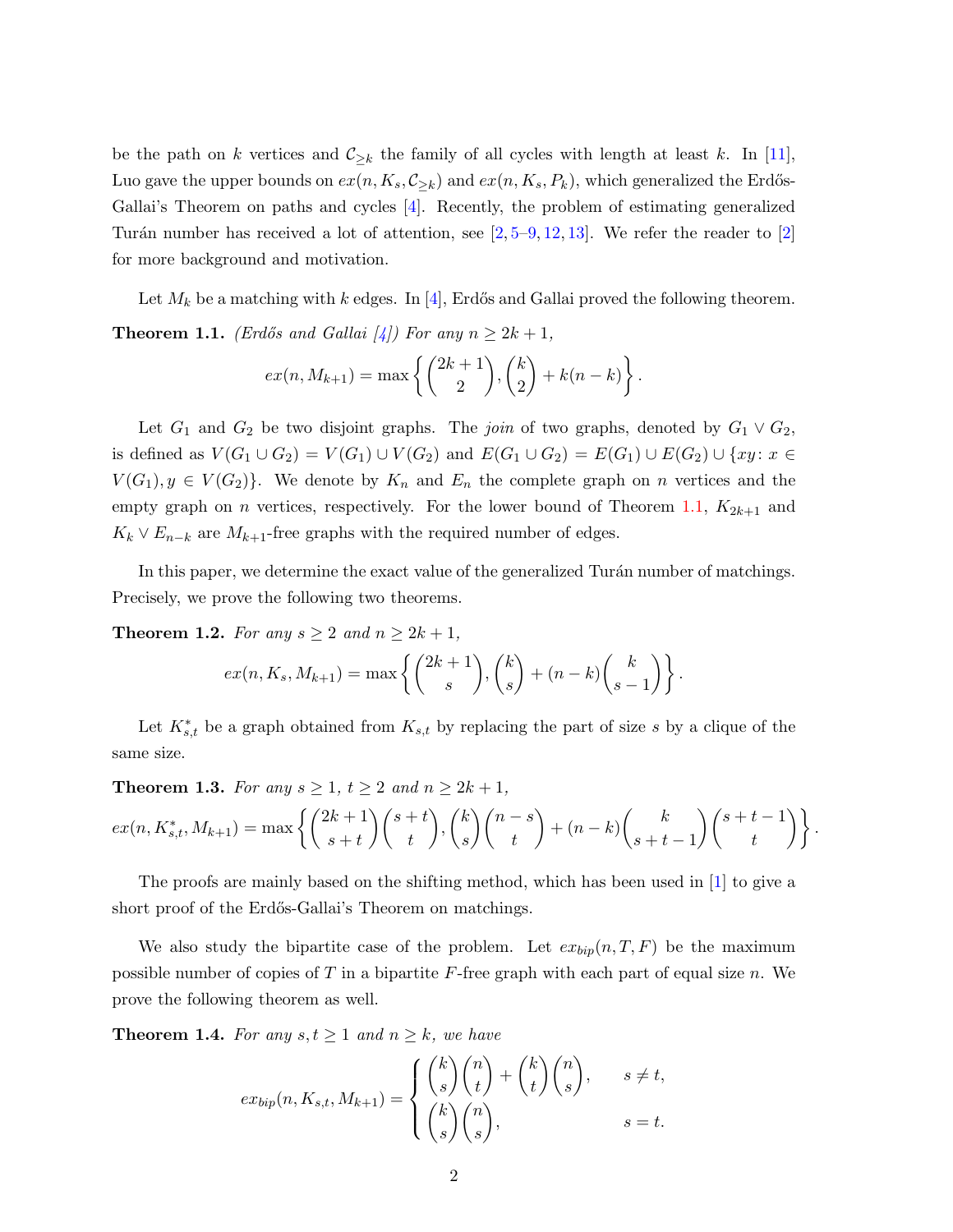**Notations and outline.** Let  $[n]$  denote the set  $\{1, 2, \ldots, n\}$ . Let G be a simple graph. By  $V(G)$  and  $E(G)$  we denote the vertex set and the edge set of G, respectively. Let  $e(G)$  be the number of edges of G and  $\mathcal{N}(G,T)$  the number of copies of T in G. For any  $x \in V(G)$ , we denote by  $d_G(x)$  the number of neighbors of x in G. If the graph G is clear under the context, then we use  $d(x)$  instead of  $d_G(x)$ . By  $\nu(G)$  we denote the number of edges in a maximum matching of G. For  $S \subset V(G)$ , the subgraph induced by S is denoted by G[S]. For two disjoint subsets  $S, T \subset V(G)$ , the induced bipartite graph between S and T is denoted by  $G[S,T]$ .

The rest of the paper is organized as follows. In Section 2, we introduce the shifting operation on graphs and give some properties of this operation. In Section 3, we prove Theorems [1.2](#page-1-1) and [1.3.](#page-1-2) In Section 4, we prove Theorem [1.4.](#page-1-3)

### 2 The shifting operation

Suppose a graph G has vertex set  $V(G) = [n]$  and edge set  $E(G) = \{e_1, e_2, \ldots, e_m\}$ . Here, edges in  $E(G)$  are viewed as two-element subsets of  $V(G)$ . For  $1 \leq i < j \leq n$  and  $e \in E(G)$ , we define a *shifting* operation  $S_{ij}$  on e as follows:

$$
S_{ij}(e) = \begin{cases} (e - \{j\}) \cup \{i\}, & \text{if } j \in e, i \notin e \text{ and } (e - \{j\}) \cup \{i\} \notin E(G), \\ e, & \text{otherwise.} \end{cases}
$$

Define  $S_{ij}(G)$  to be a graph on vertex set  $V(G)$  with edge set  $\{S_{ij} (e) \colon e \in E(G)\}$ .

It is easy to see that  $e(S_{ij}(G)) = e(G)$ . In [\[1\]](#page-8-6), Akiyama and Frankl proved the following lemma.

<span id="page-2-0"></span>**Lemma 2.1.** Let G be a graph on vertex set [n]. Then for any  $1 \leq i < j \leq n$ ,

$$
\nu(S_{ij}(G)) \leq \nu(G).
$$

We further prove that the shifting operation cannot reduce the number of the copies of  $K_s$  and  $K_{s,t}^*$ .

<span id="page-2-1"></span>**Lemma 2.2.** Let G be a graph on vertex set [n]. For  $1 \leq i < j \leq n$ ,

 $\mathcal{N}(S_{ij}(G), K_s) \ge \mathcal{N}(G, K_s)$  and  $\mathcal{N}(S_{ij}(G), K_{s,t}^*) \ge \mathcal{N}(G, K_{s,t}^*)$ .

*Proof.* Firstly, we show that  $\mathcal{N}(S_{ij}(G), K_s) \geq \mathcal{N}(G, K_s)$ . Let C be an s-element subset of [n] that forms an s-clique in G. It is easy to check that C also forms an s-clique in  $S_{ij}(G)$ for the following three cases: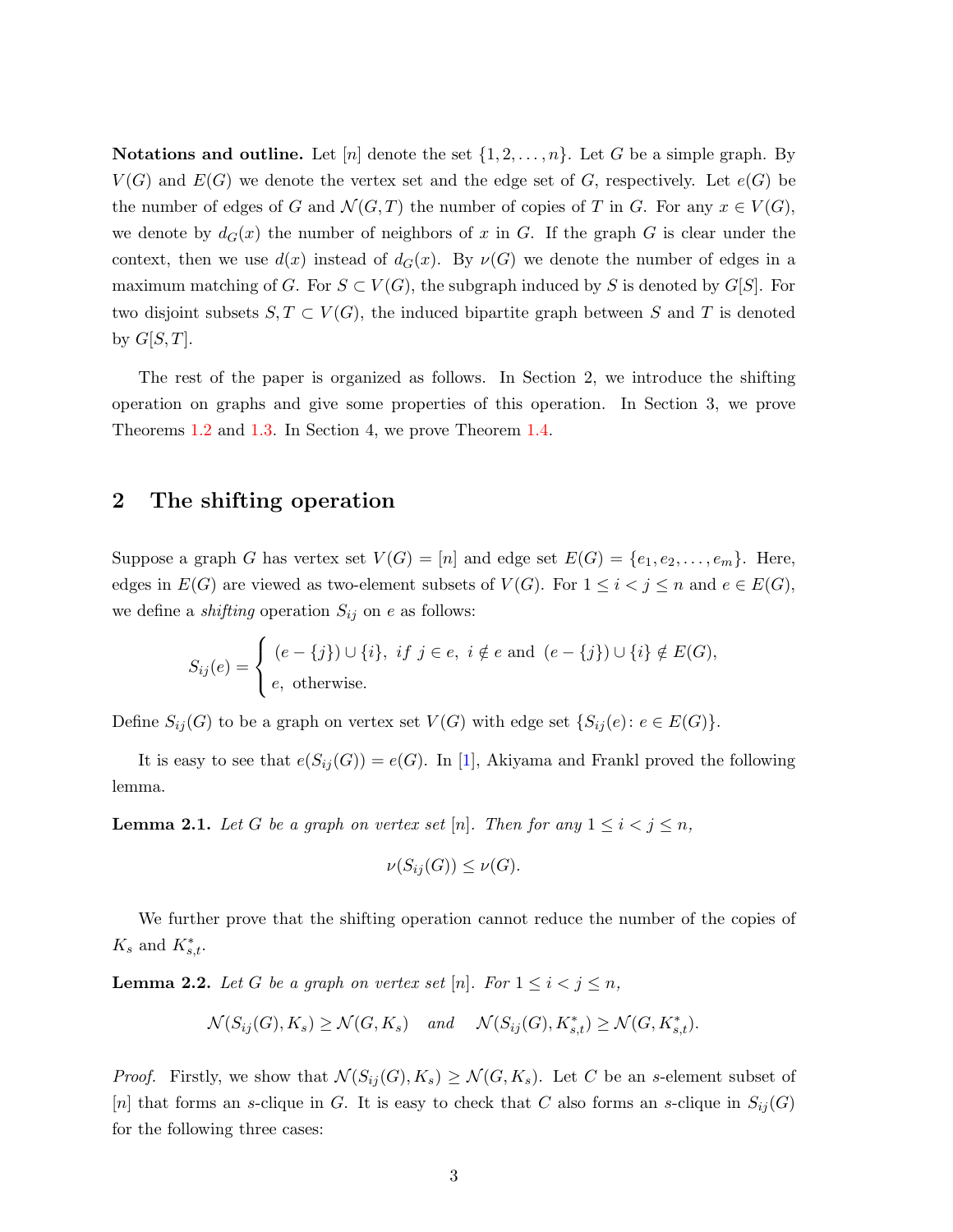- (i)  $j \notin C$ ;
- (ii)  $j \in C$  and  $i \in C$ ;
- (iii)  $j \in C$ ,  $i \notin C$ , but for all  $x \in C \setminus \{j\}$ , we have  $\{x, i\} \in E(G)$ .

For the remaining case when  $j \in C$ ,  $i \notin C$  and there exists some  $x \in C$  such that  $\{x, i\} \notin E(G)$ . Then let

$$
A = \{x \in C \setminus \{j\} \colon \{x, i\} \notin E(G)\}
$$

and  $B = C \setminus \{j\} \setminus A$ . On one hand, since for any  $x \in A$ ,  $\{x, i\} \notin E(G)$ ,  $C' = (C \setminus \{j\}) \cup \{i\}$ does not form an s-clique in G. On the other hand, for any  $x \in A$ , we have  $S_{ij}(\lbrace x,j \rbrace) =$  $\{x,i\} \in E(S_{ij}(G))$ . And for any  $x \in B$ , we have  $\{x,i\} \in E(S_{ij}(G))$ . It follows that C' forms an s-clique in  $S_{ij}(G)$ . Therefore, for any s-clique C in G, there is an unique corresponding s-clique in  $S_{ij}(G)$ . Moreover, there does not exist two s-cliques of G that are shifted into one s-clique of  $S_{ij}(G)$ . It follows that  $\mathcal{N}(S_{ij}(G), K_s) \geq \mathcal{N}(G, K_s)$ .

Secondly, we consider the number of copies of  $K_{s,t}^*$ . Let  $C_1$  and  $C_2$  be two disjoint subsets of [n] such that  $G[C_1]$  forms an s-clique and  $G[C_1, C_2]$  forms a copy of  $K_{s,t}$ . Then, each copy of  $K_{s,t}^*$  in G can be identified by such an ordered pair  $(C_1, C_2)$ . Let  $C = C_1 \cup C_2$ . If  $j \notin C$ , then  $(C_1, C_2)$  also forms a copy of  $K_{s,t}^*$  in  $S_{ij}(G)$ . Therefore, in the rest of the proof, we assume that  $j \in C$ . Now the proof splits into the following two cases.

**Case 1.**  $j \in C_1$ . If  $i \notin C$  and for all  $x \in C \setminus \{j\}$  we have  $\{i, x\} \in E(G)$ , then  $(C_1, C_2)$ also forms a copy of  $K_{s,t}^*$  in  $S_{ij}(G)$ . If  $i \notin C$  and there exists some  $x \in C \setminus \{j\}$  such that  ${i, x} \notin E(G)$ . Then  $(C_1 \setminus {j} \cup {i}, C_2)$  is a copy of  $K_{s,t}^*$  in  $S_{ij}(G)$  but not a copy of  $K_{s,t}^*$ in G. If  $i \in C_1$ , then for any  $x \in C \setminus \{j\}$  we have  $\{i, x\} \in E(G)$ . It follows that  $(C_1, C_2)$  is also a copy of  $K_{s,t}^*$  in  $S_{ij}(G)$ . If  $i \in C_2$  and for all  $x \in C_2 \setminus \{i\}$  we have  $\{x, i\} \in E(G)$ , then  $(C_1, C_2)$  also forms a copy of  $K_{s,t}^*$  in  $S_{ij}(G)$ . If  $i \in C_2$  and there exists some  $x \in C_2 \setminus \{i\}$  such that  $\{i, x\} \notin E(G)$ . Then,  $(C_1 \setminus \{j\} \cup \{i\}, C_2 \setminus \{i\} \cup \{j\})$  is a copy of  $K_{s,t}^*$  in  $S_{ij}(G)$  but not a copy of  $K_{s,t}^*$  in G.

**Case 2.**  $j \in C_2$ . If  $i \notin C$  for all  $x \in C_1$  we have  $\{i, x\} \in E(G)$ , then  $(C_1, C_2)$  also forms a copy of  $K_{s,t}^*$  in  $S_{ij}(G)$ . If  $i \notin C$  and there exists some  $x \in C_1$  such that  $\{i, x\} \notin E(G)$ . Then  $(C_1, C_2 \setminus \{j\} \cup \{i\})$  is a copy of  $K_{s,t}^*$  in  $S_{ij}(G)$  but not a copy of  $K_{s,t}^*$  in G. If  $i \in C$ , then the neighborhood of j is contained in the neighborhood of i in this copy of  $K_{s,t}^*$ . It follows that  $(C_1, C_2)$  also forms a copy of  $K_{s,t}^*$  in  $S_{ij}(G)$ .

Moreover, it can be checked that there does not exist two copies of  $K_{s,t}^*$  in G that are shifted into one copy of  $K_{s,t}^*$  in  $S_{ij}(G)$ . Combining all the cases, we conclude that  $\mathcal{N}(S_{ij}(G), K_{s,t}^*) \ge \mathcal{N}(G, K_{s,t}^*)$ . Thus, the lemma holds.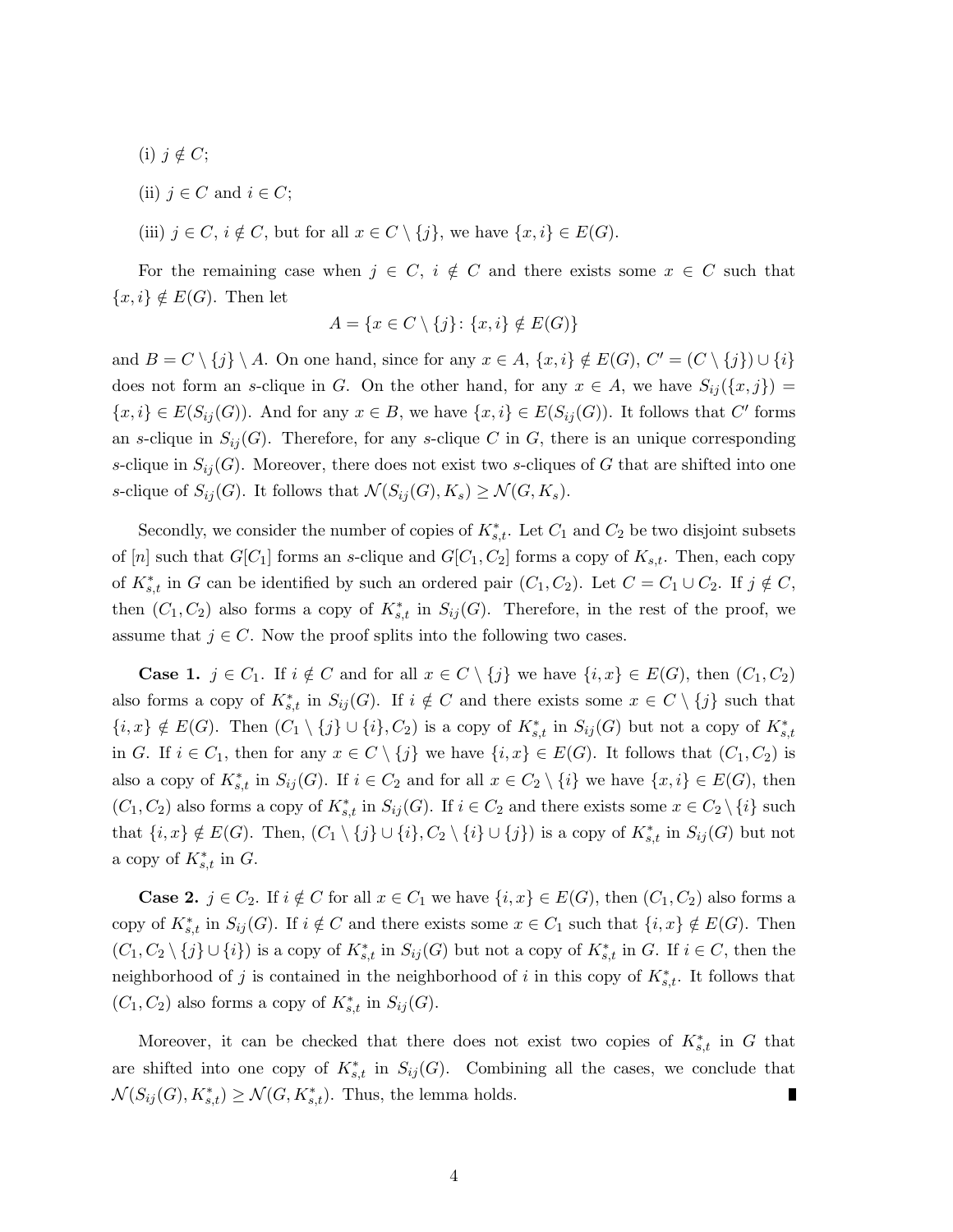### 3 The generalized Turan number of matchings

In this section, we determine the exact value of  $ex(n, K_s, M_{k+1})$  and  $ex(n, K_{s,t}^*, M_{k+1})$  by characterizing all the shifted graphs with given matching number. The following lemma will be used in our proof, which is due to Bondy and Chv $\alpha$ tal [\[3\]](#page-8-7).

<span id="page-4-0"></span>**Lemma 3.1.** [\[3\]](#page-8-7) Let G be a graph on n vertices. If  $\nu(G+uv) = k+1$  and  $d(u)+d(v) \geq 2k+1$ , then  $\nu(G) = k + 1$ .

Let G be a graph on vertex set [n]. We call G a shifted graph if  $S_{ij}(G) = G$  holds for all  $i, j$  with  $1 \leq i < j \leq n$ . If G is a shifted graph, then for any  $\{x, y\} \in E(G)$ ,  $x' < x$  and  $x' \neq y$ , we always have  $\{x', y\} \in E(G)$ . Otherwise, we have  $S_{x'x}(G) \neq G$ , a contradiction.

For  $k + 1 \leq \ell \leq 2k + 1$ , define graph  $H(n, k, \ell)$  on vertex set [n] as follows. Let  $A = [\ell],$  $B = [n] \setminus A$  and  $C = [2k + 1 - \ell] \subset A$ . The edge set of  $H(n, k, \ell)$  consists of all edges between B and C together with all edges in A. In the following lemma, we characterize all shifted graphs with given matching number.

<span id="page-4-1"></span>**Lemma 3.2.** Let G be a shifted graph on vertex set  $[n]$  with  $\nu(G) = k$ , then G is a subgraph of  $H(n, k, \ell)$  for some  $k + 1 \leq \ell \leq 2k + 1$ .

*Proof.* Let G' be an  $M_{k+1}$ -free graph on vertex set [n] with maximum number of edges that containing G as a subgraph. Then apply the shifting operation  $S_{ij}$  to G' for all i, j with  $1 \leq i < j \leq n$ . Finally, we obtain a graph  $\tilde{G}$ . Since  $E(G) \subset E(G')$  and edges in  $E(G)$  cannot be shifted, then  $G$  is also a subgraph of  $G$ .

**Claim 1.** Vertex subset  $[k+1]$  forms a clique in G.

*Proof.* Suppose to the contrary, there exist  $x_1, x_2$  with  $1 \le x_1 < x_2 \le k+1$  such that  $\{x_1, x_2\} \notin E(\tilde{G})$ . Since  $\nu(\tilde{G}) = k$ , it follows that there exists an edge  $\{y_1, y_2\} \in E(\tilde{G})$  such that  $y_2 > y_1 \geq k$ . Then by  $x_1 \leq k \leq y_1$  and  $\{y_1, y_2\} \in E(\tilde{G})$ , we have  $\{x_1, y_2\} \in E(\tilde{G})$ . By  $x_2 \leq k+1 \leq y_2$ , we have  $\{x_1, x_2\} \in E(\tilde{G})$ , a contradiction. Thus,  $\{1, 2, \ldots, k+1\}$  forms a clique in  $\tilde{G}$ .  $\blacksquare$ 

Let  $\ell$  be the maximum integer such that  $[\ell]$  forms a clique in  $\tilde{G}$ . Let  $U = [\ell]$  and  $U' = [n] \setminus U$ . If  $\ell \geq 2k + 2$ , then we shall obtain a matching of size  $k+1$  in  $\tilde{G}$ , a contradiction. Thus, we have  $k + 1 \leq \ell \leq 2k + 1$ .

Claim 2.  $U'$  forms an independent set in  $\tilde{G}$ .

*Proof.* Suppose to the contrary, there exist  $x_1, x_2$  with  $\ell + 1 \le x_1 < x_2 \le n$  such that  $\{x_1, x_2\} \in E(\tilde{G})$ . Then for any  $x \in U$ , since  $x \leq \ell < x_1$  and  $\ell + 1 < x_2$ , then  $\{x, \ell + 1\}$  is an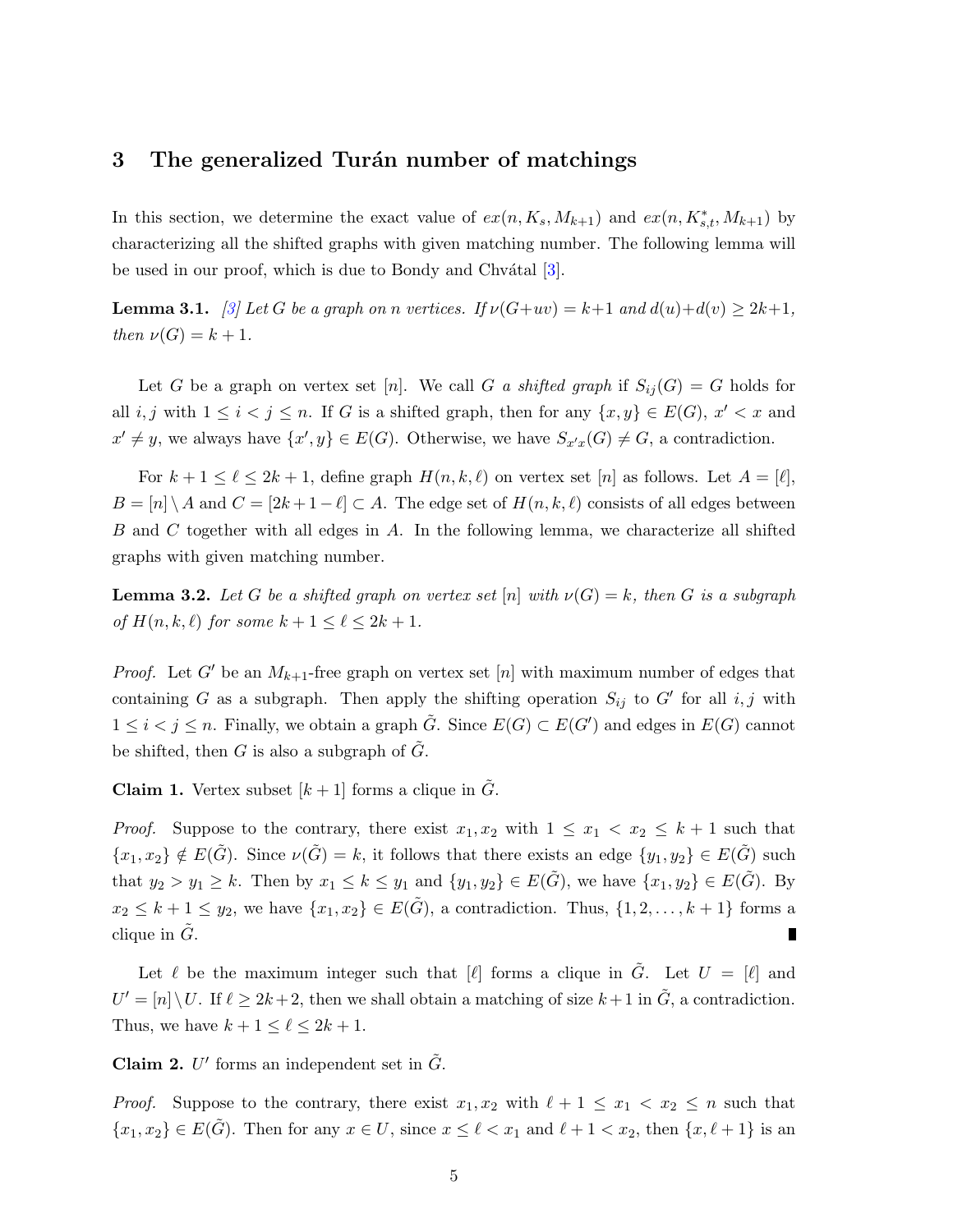edge of  $\tilde{G}$ . It follows that  $[\ell+1]$  forms a clique of  $\tilde{G}$ , a contradiction. Thus, the claim holds.

**Claim 3.** For any vertex  $y \in U'$ , we have  $d_{\tilde{G}}(y) \leq 2k - \ell + 1$ .

*Proof.* Suppose to the contrary that  $d_{\tilde{G}}(y) \geq 2k - \ell + 2$  for some  $y \in U'$ . Since U is a maximum clique and  $y \notin U$ , it follows that there exists some  $x \in U$ , such that  $\{x, y\} \notin E(G)$ . Since  $\tilde{G}$  is the one with maximum number of edges, we have  $\nu(\tilde{G} + xy) = k + 1$ . Since  $d_{\tilde{G}}(x) \geq \ell - 1$  and  $d_{\tilde{G}}(y) \geq 2k - \ell + 2$ , then  $d_{\tilde{G}}(x) + d_{\tilde{G}}(y) \geq 2k + 1$ . By Lemma [3.1,](#page-4-0) it follows that  $\nu(\tilde{G}) = k + 1$ , a contradiction. Thus, the claim holds.

Combining all the claims, we conclude that G is a subgraph of  $H(n, k, \ell)$ .

П

**Proof of Theorem [1.2.](#page-1-1)** Since  $K_{2k+1}$  and  $K_k \vee E_{n-k}$  are  $M_{k+1}$ -free graphs with the required number of s-cliques, we only need to prove the upper bound. Let G be an  $M_{k+1}$ -free graph on vertex set [n] with the maximum number of s-cliques. Since adding edges cannot reduce the number of s-cliques, we assume that  $G$  is the one with maximum number of edges subject to  $\nu(G) \leq k$  and  $\mathcal{N}(G, K_s)$  is maximum. Clearly, we have  $\nu(G) = k$ . Otherwise, by adding one edge to G, we get a new graph G' with more edges and  $\nu(G') \leq k$ , a contradiction. By Lemmas [2.1](#page-2-0) and [2.2,](#page-2-1) we can further assume G is shifted. Then by Lemma [3.2,](#page-4-1) we obtain that G is a subgraph of  $H(n, k, \ell)$  for some  $k + 1 \leq \ell \leq 2k + 1$ .

If  $s > 2k + 1$ , since G is  $M_{k+1}$ -free, it follows that  $\mathcal{N}(G, K_s) = 0$ . If  $k + 2 \leq s \leq 2k + 1$ , we have

$$
\mathcal{N}(G, K_s) \le \mathcal{N}(H(n,k,\ell), K_s) = \binom{\ell}{s} \le \binom{2k+1}{s}.
$$

If  $2 \leq s \leq k+1$ , then

$$
\mathcal{N}(G, K_s) \le \mathcal{N}(H(n, k, \ell), K_s) = \binom{\ell}{s} + (n - \ell) \binom{2k - \ell + 1}{s - 1}.
$$

Let  $f(\ell) = \binom{\ell}{s}$  $\binom{\ell}{s} + (n-\ell) \binom{2k-\ell+1}{s-1}$  $s-1$ ). By considering the second derivative, it is easy to check that  $f(\ell)$  is a convex function. Therefore since  $k + 1 \leq \ell \leq 2k + 1$ , we have

$$
\mathcal{N}(G, K_s) \le \mathcal{N}(H(n, k, \ell), K_s)
$$
  
\n
$$
\le \max \{ f(2k+1), f(k+1) \}
$$
  
\n
$$
= \max \left\{ {2k+1 \choose s}, {k \choose s} + (n-k){k \choose s-1} \right\}.
$$

Combining all the cases, we obtain that for  $s \geq 2$  and  $n \geq 2k + 1$ ,

$$
ex(n, K_s, M_{k+1}) \leq \mathcal{N}(G, K_s) \leq \max \left\{ {2k+1 \choose s}, {k \choose s} + (n-k){k \choose s-1} \right\}.
$$

Thus, the theorem holds.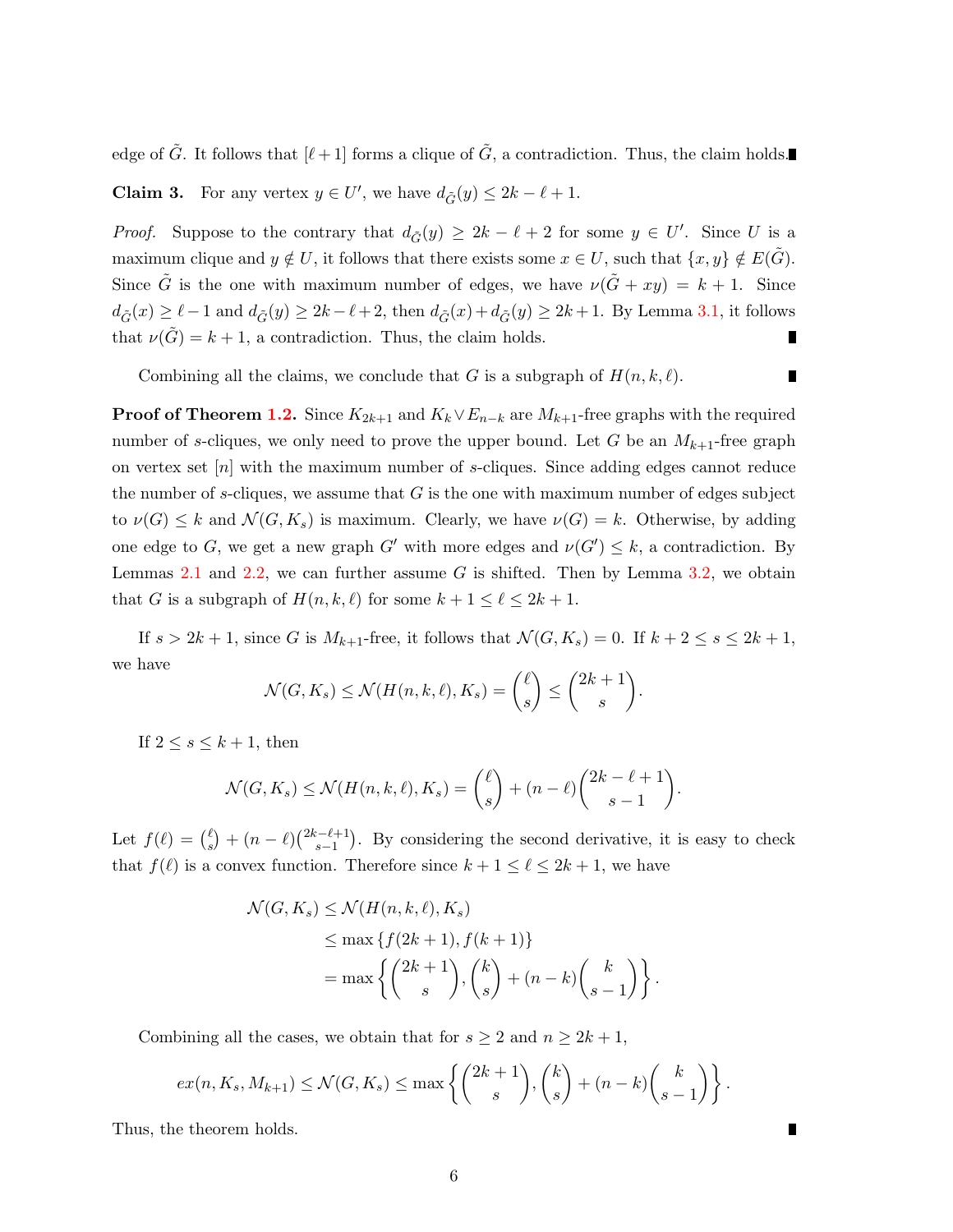**Proof of Theorem [1.3.](#page-1-2)** Since  $K_{2k+1}$  and  $K_k \vee E_{n-k}$  are  $M_{k+1}$ -free graphs with the required number of copies of  $K^*_{s,t}$ , we only need to prove the upper bound. Let G be an  $M_{k+1}$ -free graph on vertex set [n] with the maximum number of copies of  $K_{s,t}^*$ . We assume that G is the one with maximum number of edges subject to  $\nu(G) \leq k$  and  $\mathcal{N}(G, K^*_{s,t})$  is maximum. By Lemmas [2.1](#page-2-0) and [2.2,](#page-2-1) we can further assume  $G$  is shifted. Then by Lemma [3.2,](#page-4-1) we obtain that G is a subgraph of  $H(n, k, \ell)$  for some  $k + 1 \leq \ell \leq 2k + 1$ .

Let  $\Omega_{\ell}(K^*_{s,t})$  be the set of all  $K^*_{s,t}$ 's in  $H(n,k,\ell)$ , i.e.,

$$
\Omega_{\ell}(K_{s,t}^*) = \left\{ (C_1, C_2) : |C_1| = s, |C_2| = t \text{ and } (C_1, C_2) \text{ forms a copy of } K_{s,t}^* \text{ in } H(n,k,\ell) \right\}.
$$

Let  $U = [\ell], U_0 = [2k+1-\ell]$  and  $U' = [n] \setminus U$ . Now we enumerate the copies of  $K_{s,t}^*$  in  $H(n, k, \ell)$  by classifying  $\Omega_{\ell}(K_{s,t}^{*})$  into three classes as follows:

$$
\begin{cases}\n\mathcal{P}_1 = \{ (C_1, C_2) \in \Omega_{\ell}(K_{s,t}^*) \colon C_1 \subset U_0 \}; \\
\mathcal{P}_2 = \{ (C_1, C_2) \in \Omega_{\ell}(K_{s,t}^*) \colon C_1 \cap U' \neq \emptyset \}; \\
\mathcal{P}_3 = \{ (C_1, C_2) \in \Omega_{\ell}(K_{s,t}^*) \colon C_1 \cap (U \setminus U_0) \neq \emptyset \}.\n\end{cases}
$$

For the first class, since there are  $\binom{2k+1-\ell}{s}$  $\binom{-1-\ell}{s}$  ways to choose  $C_1$  and  $\binom{n-s}{t}$  $\binom{-s}{t}$  ways to choose  $C_2$ , it follows that

$$
|\mathcal{P}_1| = f_1(\ell) = {2k+1-\ell \choose s} {n-s \choose t}.
$$

For the second class, since  $U'$  is an independent set, there is exactly one vertex in  $U'$  belonging to  $C_1$  and all the other vertices in  $C_1 \cup C_2$  are contained in  $U_0$ . It follows that

$$
|\mathcal{P}_2| = f_2(\ell) = (n - \ell) \binom{2k + 1 - \ell}{s - 1} \binom{2k + 1 - \ell - s + 1}{t}.
$$

For the third class, there are  $\binom{\ell}{s}$  $\binom{\ell}{s} - \binom{2k+1-\ell}{s}$  $\binom{-1-\ell}{s}$  choices for  $C_1$  and  $\binom{\ell-s}{t}$  $\binom{-s}{t}$  choices for  $C_2$ . Thus, we have

$$
|\mathcal{P}_3| = f_3(\ell) = \left( \binom{\ell}{s} - \binom{2k+1-\ell}{s} \right) \binom{\ell-s}{t}.
$$

It is easy to check that  $f_1(\ell), f_2(\ell)$  and  $f_3(\ell)$  are all convex functions in  $\ell$ . Let

$$
f(\ell) = f_1(\ell) + f_2(\ell) + f_3(\ell).
$$

Then,  $\mathcal{N}(H(n,k,\ell), K_{s,t}^*) = f(\ell)$  and  $f(\ell)$  is a convex function in  $\ell$ . Thus, we have

$$
\mathcal{N}(G, K_{s,t}^*) \leq \mathcal{N}(H(n,k,\ell), K_{s,t}^*)
$$
\n
$$
\leq \max\{f(2k+1), f(k+1)\}
$$
\n
$$
= \max\left\{ \binom{2k+1}{s} \binom{2k+1-s}{t}, \binom{k}{s} \binom{n-s}{t} + (n-k) \binom{k}{s-1} \binom{k-s+1}{t} \right\}
$$
\n
$$
= \max\left\{ \binom{2k+1}{s+t} \binom{s+t}{t}, \binom{k}{s} \binom{n-s}{t} + (n-k) \binom{k}{s+t-1} \binom{s+t-1}{t} \right\}.
$$
\nThus, we complete the proof.

Thus, we complete the proof.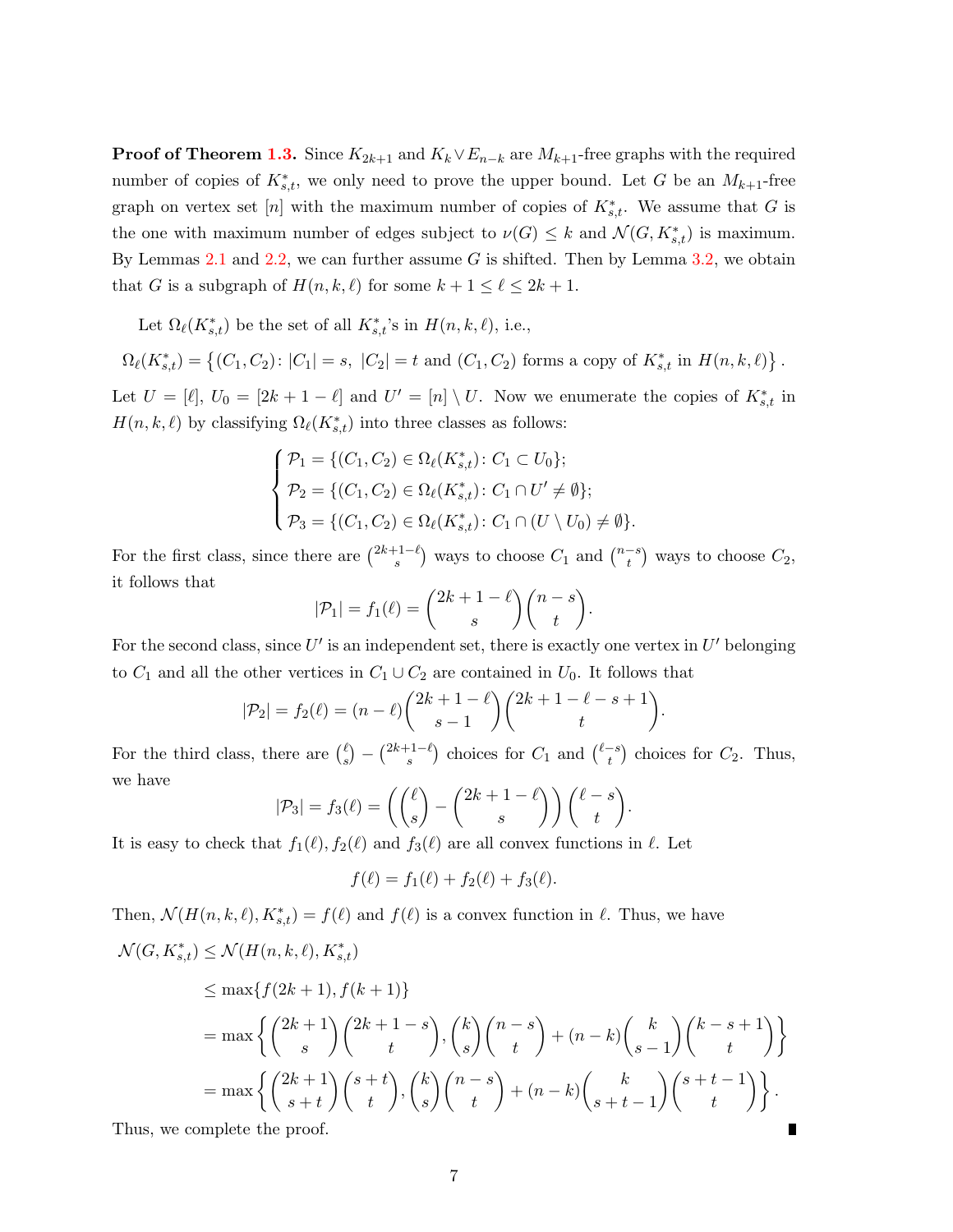#### 4 The bipartite case

In this section, we determine the exact value of  $ex_{bin}(n, K_{s,t}, M_{k+1})$ . The following version of the König-Hall Theorem will be used in our proof.

**Theorem 4.1.** (König-Hall [\[10\]](#page-8-8)) Let G be a bipartite graph with  $\nu(G) = k$ . Then there exists a subset T of the vertices with  $|T| = k$ , such that all edges of G are incident to at least one vertex of T.

**Proof of Theorem [1.4.](#page-1-3)** Let X, Y be two vertex sets of size n. Let  $G(X, Y)$  be an  $M_{k+1}$ -free bipartite graph with the maximum number of copies of  $K_{s,t}$ . We further assume that G is the one with maximum number of edges subject to  $\nu(G) \leq k$  and  $\mathcal{N}(G, K_{s,t})$  is maximum. Clearly, we have  $\nu(G) = k$ . Then, by König-Hall Theorem, there exists a subset  $T \subset X \cup Y$ with  $|T| = k$ , such that all edges of G are incident to at least one vertex of T.

Let  $X_1 = X \cap T$ ,  $Y_1 = Y \cap T$ ,  $X_2 = X \setminus T$  and  $Y_1 = Y \setminus T$ . Define  $G^*$  to be a bipartite graph on vertex sets X and Y such that  $G^*[X_1, Y]$  and  $G^*[X, Y_1]$  are complete bipartite graphs and  $G^*[X_2, Y_2]$  is an empty graph. Clearly, G is a subgraph of  $G^*$ . It follows that  $\mathcal{N}(G, K_{s,t}) \leq \mathcal{N}(G^*, K_{s,t}).$ 

Let  $(S, T)$  be an ordered pair such that  $S \subset X$  and  $T \subset Y$  with  $|S| = s$  and  $|T| = t$ , and  $G<sup>*</sup>[S,T]$  is a complete bipartite graph. Clearly, each copy of  $K_{s,t}$  in  $G<sup>*</sup>$  is identified by such an ordered pair. Since  $G^*[X_2, Y_2]$  is an empty graph, it follows that at least one of  $S \subset X_1$ and  $T \subset Y_1$  holds. Let  $|X_1| = x$ . Since  $|X_1| + |Y_1| = |T| = k$ , then  $|Y_1| = k - x$ . Thus, we have

$$
\mathcal{N}(G^*, K_{s,t}) = \binom{x}{s} \binom{n}{t} + \binom{n}{s} \binom{k-x}{t} - \binom{x}{s} \binom{k-x}{t}.
$$

Let

$$
f_{s,t}(x) = {x \choose s} {n \choose t} + {n \choose s} {k-x \choose t} - {x \choose s} {k-x \choose t}.
$$

It can be checked that  $f_{s,t}(x)$  is a convex function. Thus, for  $s = t$ , we have

$$
\mathcal{N}(G, K_{s,s}) \leq \mathcal{N}(G^*, K_{s,s}) \leq \max\{f_{s,s}(0), f_{s,s}(k)\} = \binom{k}{s}\binom{n}{s}.
$$

Let  $g(x) = f_{s,t}(x) + f_{t,s}(x)$ . Since  $g(x)$  is also a convex function, then for  $s \neq t$ , we have

$$
\mathcal{N}(G, K_{s,t}) \leq \mathcal{N}(G^*, K_{s,t}) \leq \max\{g(0), g(k)\} = {k \choose s} {n \choose t} + {k \choose t} {n \choose s}.
$$

Moreover, the complete bipartite graph  $K_{k,n}$  implies the lower bound. Thus, the theorem holds.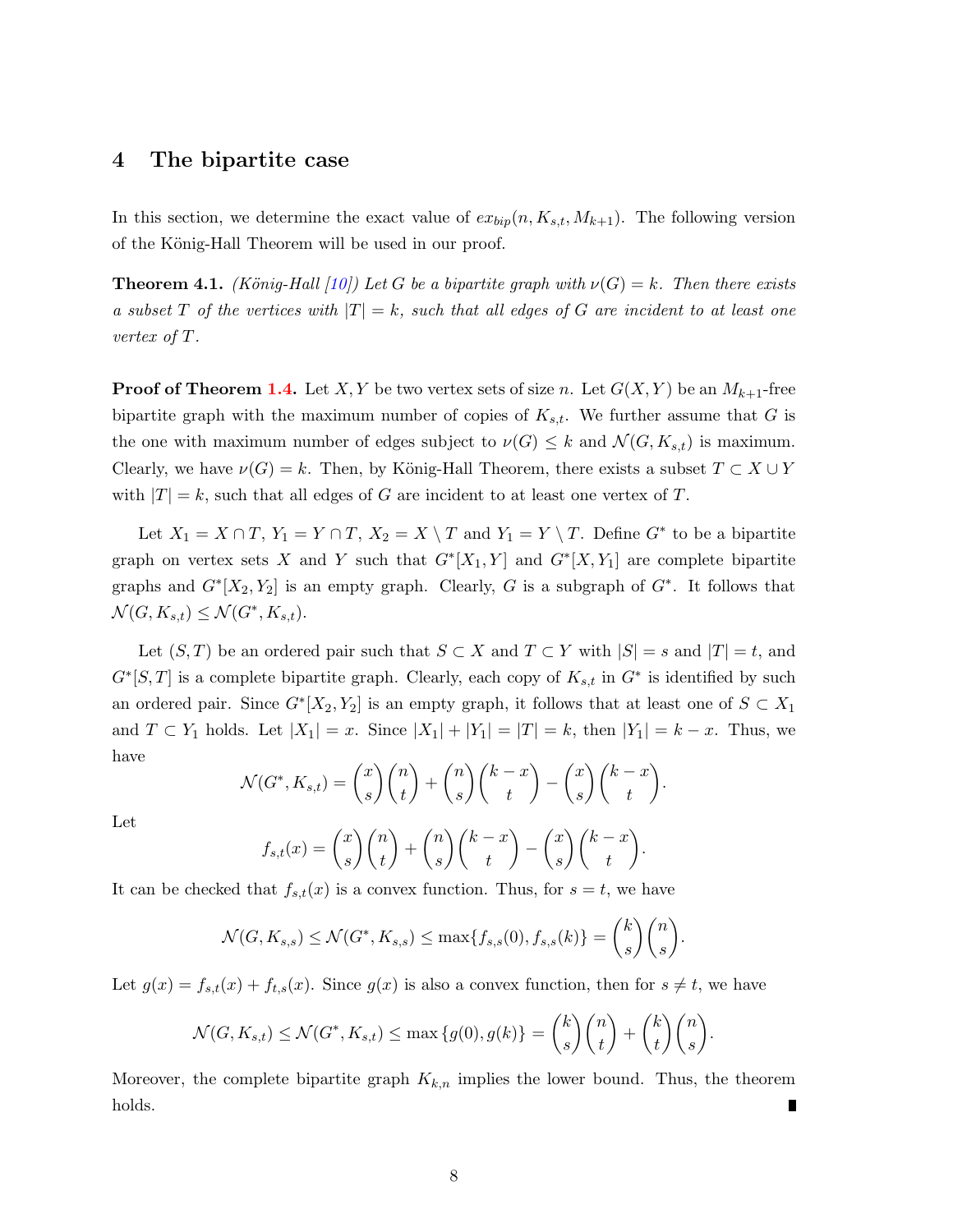Acknowledgements. We thank the referees for their helpful comments. We also would like to thank Dr. B. Ning and Dr. X. Peng for sharing their knowledge on this topic. The research is supported by National Natural Science Foundation of China (No. 11701407) and Shanxi Province Science Foundation for Youths (No. 201801D221028).

## <span id="page-8-6"></span>References

- <span id="page-8-2"></span>[1] J. Akiyama and P. Frankl, On the size of graphs with complete-factors, J. Graph Theory 9 (1985) 197–201.
- <span id="page-8-7"></span>[2] N. Alon and C. Shikhelman, Many T copies in H-free graphs, J. Combin. Theory Ser. B 121 (2016) 146–172.
- <span id="page-8-1"></span>[3] J.A. Bondy and V. Chvátal, A method in graph theory, *Discrete Math.* **15** (1976) 111– 135.
- <span id="page-8-3"></span>[4] P. Erdős and T. Gallai, On maximal paths and circuits of graphs, Acta Math. Acad. Sci. Hungar. 10 (1959) 337–356.
- [5] D. Gerbner, E. Győri, A. Methuku, and M. Vizer, Generalized Turán numbers for even cycles, arXiv: 1712.07079v3, 2017.
- [6] D. Gerbner, A. Methuku, and M. Vizer, Generalized Tur´an problems for disjoint copies of graphs, Discrete Math. 342 (2019) 3130–3141.
- [7] D. Gerbner and C. Palmer, Counting copies of a fixed subgraph in F-free graphs, European J. Combin. 82 (2019) https://doi.org/10.1016/j.ejc.2019.103001.
- <span id="page-8-4"></span>[8] L. Gishboliner and A. Shapira, A Generalized Turán Problem and its Applications, *Int.* Math. Res. Not. (2018) https://doi.org/10.1093/imrn/rny108.
- <span id="page-8-8"></span>[9] E. Győri and H. Li, The maximum number of triangles in  $C_{2k+1}$ -free graph, J. Combin. Theory Ser. B 102 (2012) 1061–1066.
- <span id="page-8-0"></span>[10] L. Lovász, Combinatorial Problems and Exercises, Akadémiai Kiadó/North-Holland, Budapest/Amsterdam, 1979.
- <span id="page-8-5"></span>[11] R. Luo, The maximum number of cliques in graphs without long cycles, J. Combin. Theory Ser. B 128 (2017) 219–226.
- [12] J. Ma and Y. Qiu, Some sharp results on the generalized Turán numbers, European J. Combin. 84 (2020) https://doi.org/10.1016/j.ejc.2019.103026.